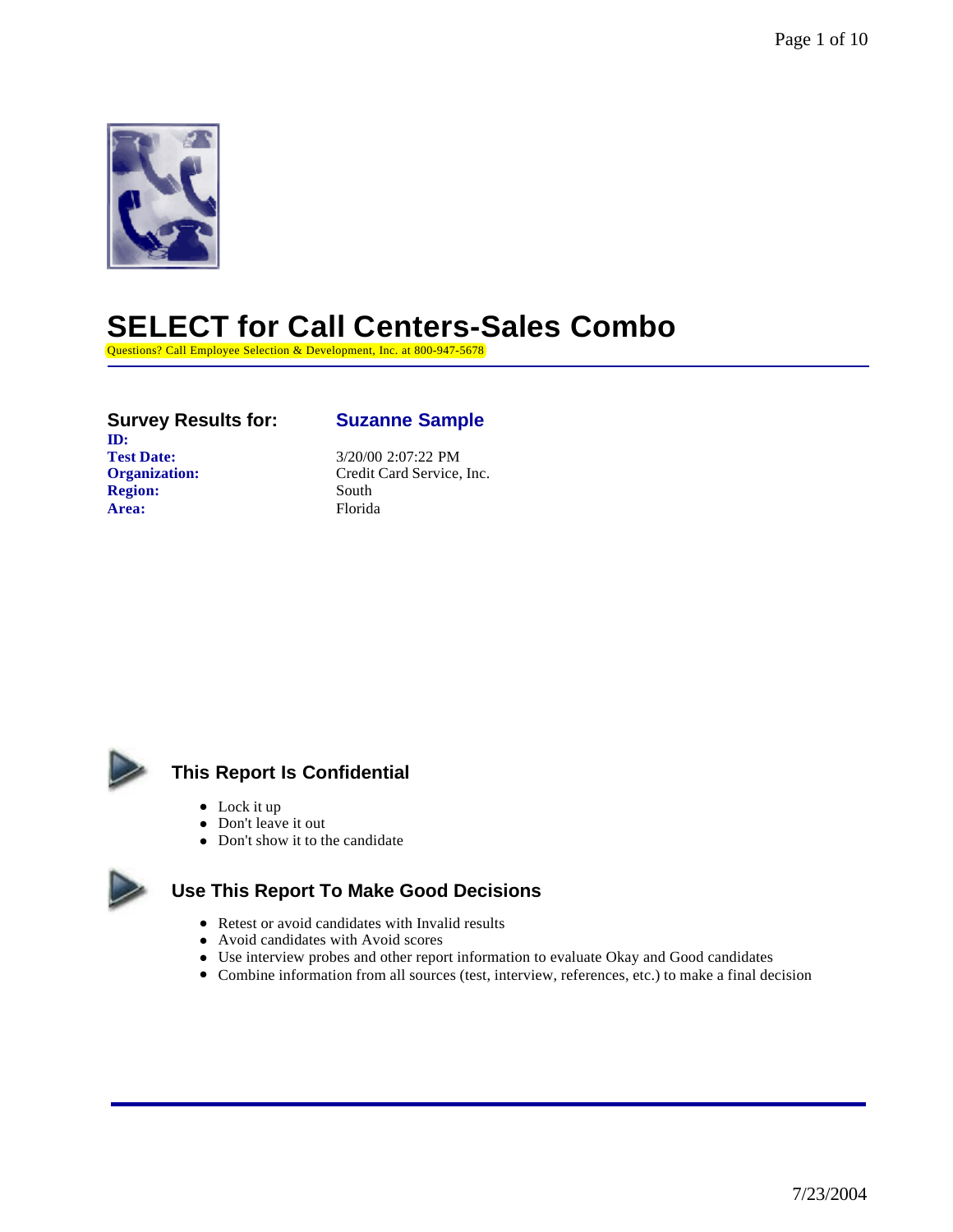# **Results**



# **Random Response:**

A check for random responding. If Invalid, the candidate could not or did not read the test well enough to avoid responding randomly, and these results should not be used.

| Random Response: Valid   Invalid |  |
|----------------------------------|--|
|                                  |  |

### **Integrity Index:**

A measure of the candidate's attitudes about personal integrity and work ethic.

|              | Avoid | Okay     | Good      |
|--------------|-------|----------|-----------|
| Score:<br>12 |       |          |           |
|              | 0-8   | $9 - 11$ | $12 - 13$ |

### **Inbound Performance Index:**

A measure of the traits associated with successful performance in this job.

| <b>Inbound</b> | Avoid    | Okav      | Good      | <b>Better</b> |
|----------------|----------|-----------|-----------|---------------|
| Score:         |          |           |           |               |
| 13             | $0 - 14$ | $15 - 16$ | $17 - 21$ | $22 - 28$     |

### **Outbound Performance Index:**

A measure of the traits associated with successful performance in this job.

| Outbound | Avoid    | Okay              | Good | <b>Better</b> |
|----------|----------|-------------------|------|---------------|
| Score:   |          |                   |      |               |
| 15       | $0 - 11$ | $12 - 16$   17-19 |      | 20-21         |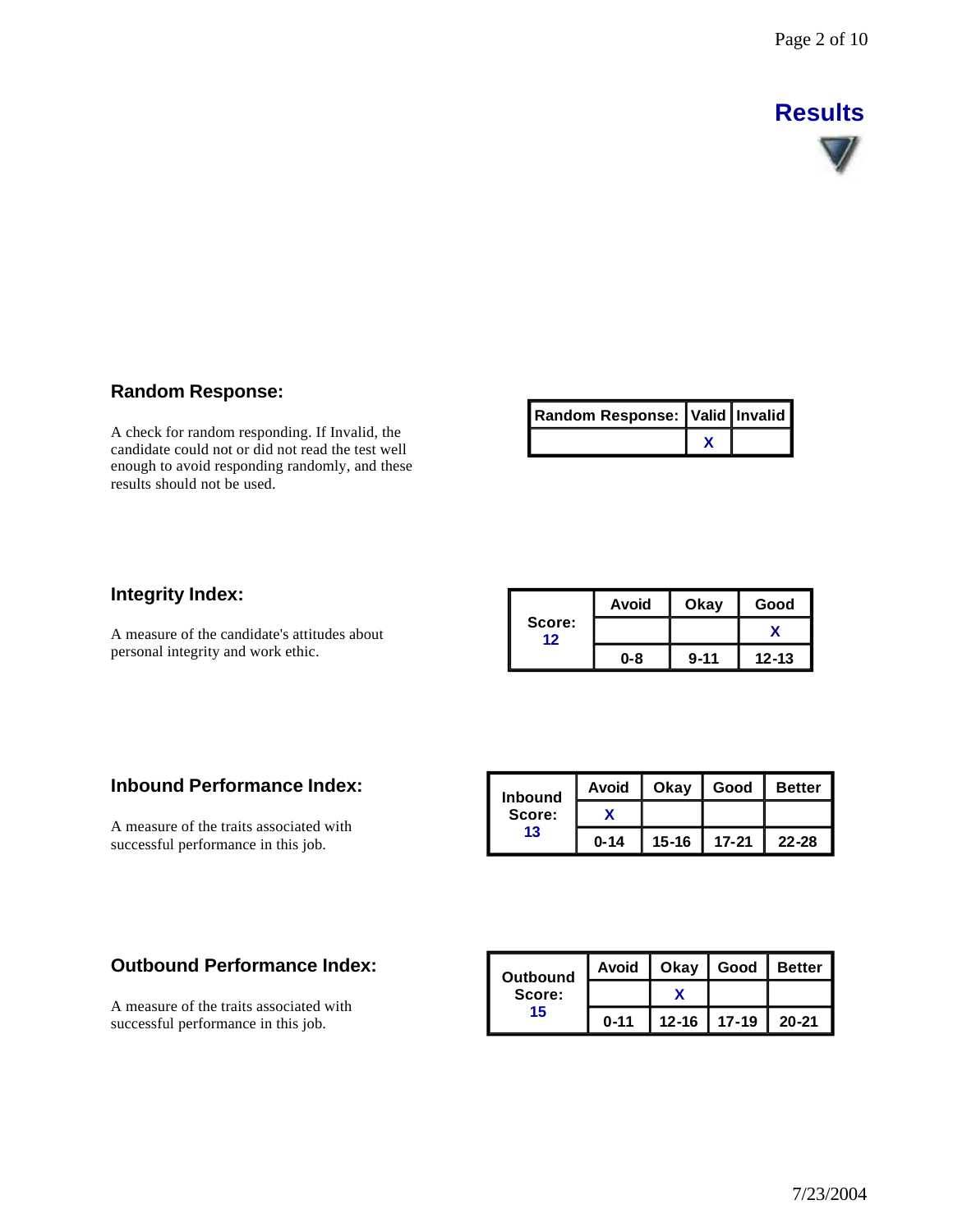# **Details**  $\nabla /$

# **Performance Sub-scale Analysis:**

The tables below present the candidate's scores for each of the sub-scales of the Inbound and Outbound Sales Performance Indices.

Flagged areas should be probed in the interview.

| <b>Inbound Subscale</b>                                                               | Okay Flag* |   |
|---------------------------------------------------------------------------------------|------------|---|
| <b>Energy</b><br>(activity level; action orientation)                                 |            | x |
|                                                                                       |            |   |
| Accountability<br>(accept personal responsibility for performance)                    | x          |   |
| <b>Positive Sales Attitude</b><br>(positive attitude about the customer & sales)      | X          |   |
| Influence<br>(enjoy influencing the actions of others)                                | X          |   |
| <b>Social Comfort</b><br>(at ease with, enjoy social interaction)                     |            | x |
| <b>Preference for Structure</b><br>(work within ordered processes & procedures)       | x          |   |
|                                                                                       |            |   |
| <b>Frustration Tolerance</b><br>(remain emotionally positive in spite of frustration) | x          |   |
|                                                                                       |            |   |
| *If flagged, see interview probe suggestion(s) in later section.                      |            |   |

| <b>Outbound Subscale</b>                                                              | Okay Flag* |   |
|---------------------------------------------------------------------------------------|------------|---|
| <b>Energy</b><br>(activity level; action orientation)                                 |            | X |
| <b>Multi-Tasking</b><br>(juggle many tasks)                                           |            | X |
| <b>Accountability</b><br>(accept personal responsibility for performance)             | X          |   |
| <b>Positive Sales Attitude</b><br>(positive attitude about the customer & sales)      | X          |   |
| <b>Assertiveness</b><br>(enjoy asserting influence over others)                       |            | X |
| <b>Social Comfort</b><br>(at ease with, enjoy social interaction)                     |            | X |
| <b>Diplomacy</b><br>(interact cooperatively and smoothly)                             | X          |   |
| <b>Acceptance of Diversity</b><br>(tolerance of others different from self)           | X          |   |
| <b>Frustration Tolerance</b><br>(remain emotionally positive in spite of frustration) | X          |   |
| <b>Criticism Tolerance</b><br>(accept criticism constructively)                       | X          |   |
| *If flagged, see interview probe suggestion(s) in later section.                      |            |   |

# **Job Task Responses:**

| How willing are you to | Would do<br>it<br>and enjoy<br>it | Would do<br>it             | Would do it.<br>but<br>not like it | Would not<br>want<br>to do it | Would not<br>do it |
|------------------------|-----------------------------------|----------------------------|------------------------------------|-------------------------------|--------------------|
| <b>Work weekdays?</b>  |                                   | $\boldsymbol{\mathcal{L}}$ |                                    |                               |                    |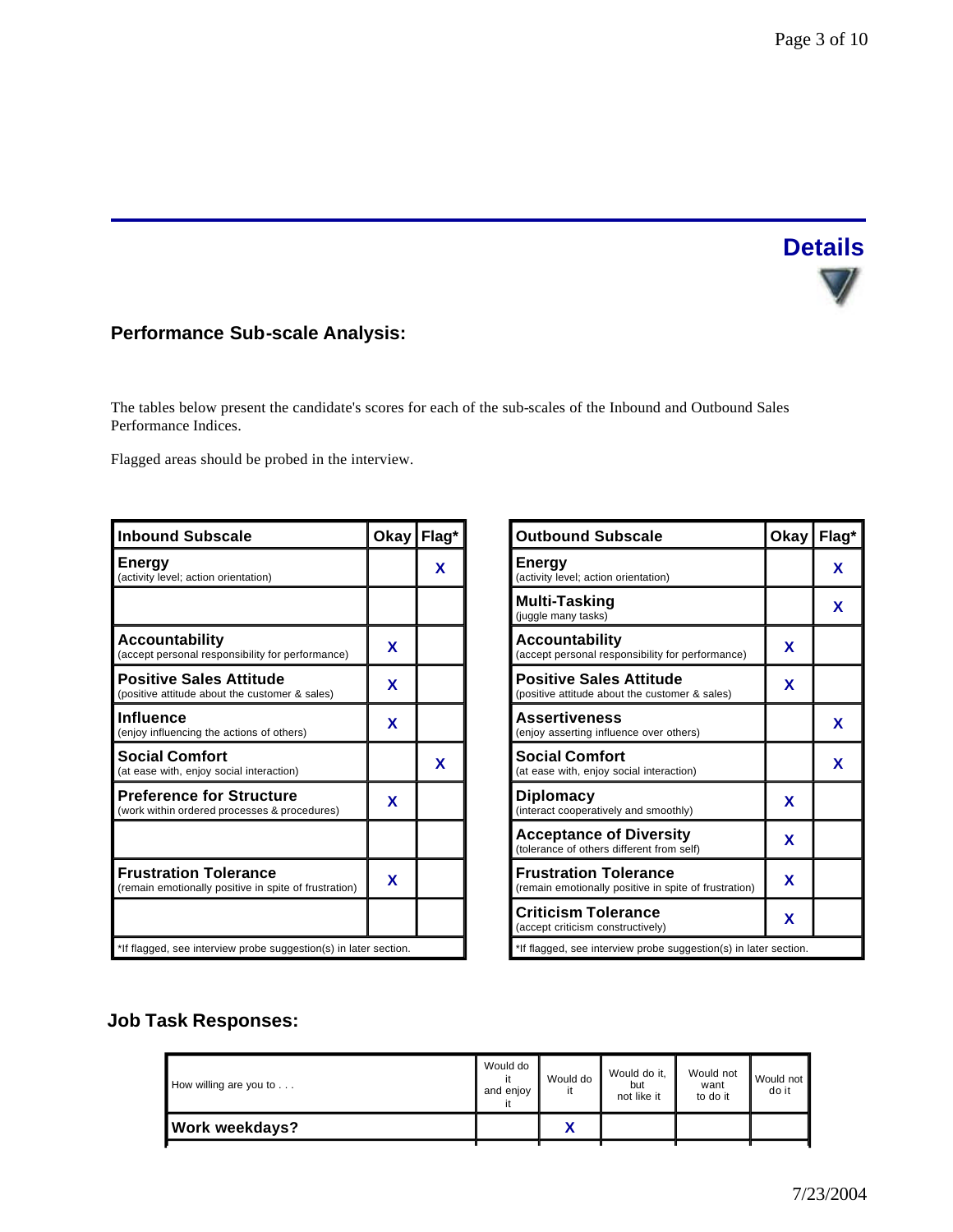| Work evenings or nights?                                                                                                                                                                  |  |   |   | X |  |
|-------------------------------------------------------------------------------------------------------------------------------------------------------------------------------------------|--|---|---|---|--|
| <b>Work weekends?</b>                                                                                                                                                                     |  |   |   | X |  |
| <b>Work holidays?</b>                                                                                                                                                                     |  |   |   | X |  |
| <b>Work overtime?</b>                                                                                                                                                                     |  |   |   | X |  |
| Commit to being on time, every time?                                                                                                                                                      |  | X |   |   |  |
| Serve or assist customers?                                                                                                                                                                |  | X |   |   |  |
| Work cooperatively with others?                                                                                                                                                           |  | X |   |   |  |
| Handle demanding people?                                                                                                                                                                  |  |   | X |   |  |
| Handle rude customers?                                                                                                                                                                    |  | X |   |   |  |
| Listen to customers using headphones<br>or an earjack?                                                                                                                                    |  | X |   |   |  |
| <b>Convince others to buy things?</b>                                                                                                                                                     |  | X |   |   |  |
| Make cold calls?                                                                                                                                                                          |  |   | X |   |  |
| Closely follow a telephone script?                                                                                                                                                        |  | X |   |   |  |
| Meet daily performance goals?                                                                                                                                                             |  | X |   |   |  |
| Have your customer calls monitored?                                                                                                                                                       |  | X |   |   |  |
| <b>Work with computers?</b>                                                                                                                                                               |  | X |   |   |  |
| Sit for long periods of time?                                                                                                                                                             |  | X |   |   |  |
| The table above reports the candidate's stated willingness to do tasks commonly required in jobs<br>similar to this one. Indications of reluctance should be probed during the interview. |  |   |   |   |  |



### **Preparation:**

- Review the application form
- Review the SELECT test results

# **STEP 1: Open the Interview**

Hello, my name is  $\frac{1}{\sqrt{1-\frac{1}{n}}}$  and I'm the  $\frac{1}{\sqrt{1-\frac{1}{n}}}$  (your position). We're glad that you are interested in this position. The purpose of this interview is to learn more about you and your work experiences. I will be asking you some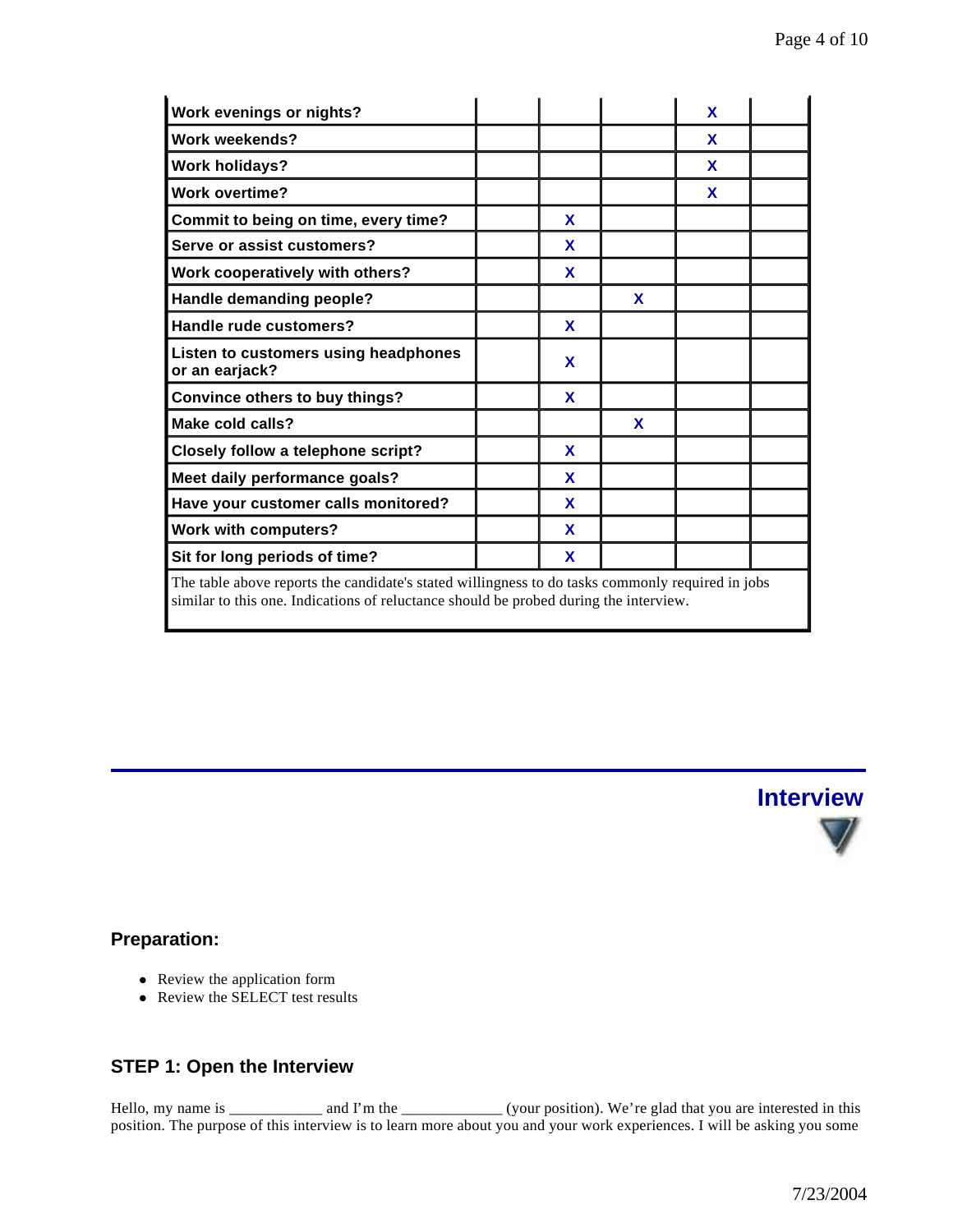questions about your likes and dislikes, your goals, etc. You will probably see me jotting down some notes -- that's to help me remember better what you said after the interview is over. There are no correct or incorrect answers, what we want is to learn more about you. At the end, I'll leave some time to answer any questions you might have. If you are ready, we can begin.

### **STEP 2: Review the Application and Investigate Potential Problem Areas**

- \_\_\_All blanks completed? \_\_\_Employment gaps?
- 
- \_\_\_Several jobs in the last 2 years? \_\_\_Earnings show progress?
- 

Application signed?<br>
Several jobs in the last 2 years?<br>
Larnings show progress?

\_\_\_Vague reasons for leaving job(s)? \_\_\_Can complete all essential functions?

#### *Example Questions:*

I see that you were unemployed from \_\_\_\_\_to \_\_\_\_\_. Please tell me about this period of unemployment.

I see that you left your previous employer for personal reasons. Would you explain further?

I noticed that you have changed jobs frequently in the recent past. Why?

### **STEP 3: Review SELECT Flags and Begin In-depth Questions**

While asking the following interview questions, be sure to listen and probe in the following areas highlighted by SELECT:

- Low Energy Level
- Low Multi-tasking *(Outbound Only)*
- Low Assertiveness *(Outbound Only)*
- Low Social Comfort

**1.** Tell me about your responsibilities in you previous (or current) job. Which did you like most and why? Also, which did you like the least and why? *(Listen for relevant work experience, likes and dislikes that may or may not fit this job.)*

**2.** Why are you considering leaving or why did you leave your current/last job? *(Listen for reliability, job fit.)*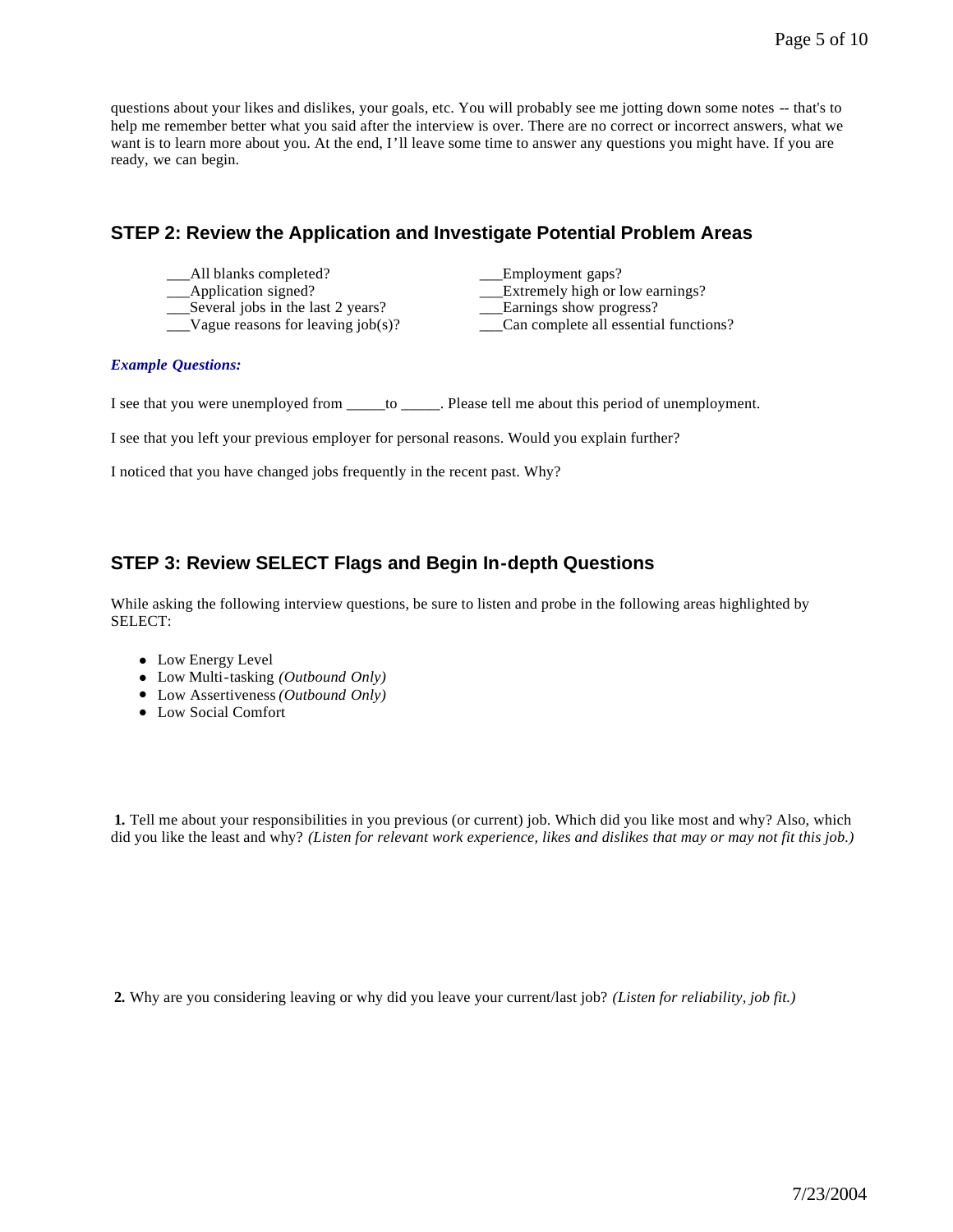**3.** What attracts you to this job with our company? *(Listen for a desire to sell and a desire to serve others as well as an interest in your organization.)* 

**4.** Have you ever had a sales job? What did you sell? Did you like the job? How successful were you? *(Listen for sales experience, desire to sell and a willingness to influence others.)*

**5.** Have you ever worked or volunteered in a position where you sold products or services over the telephone? How did you like it? How successful were you? *(Probe for sales drive, positive competitiveness to be the best.)* 

**6.** How would you describe yourself as an employee? What are your strengths? What things do you think you might need to improve? *(Listen for work ethic, interpersonal skills, a willingness to influence others.)* 

**7.** What type of people do you like best? And least? Why? *(Listen for openness and a lack of prejudice.)* 

**8.** What type of supervisor do you like best? Why? *(Listen for a willingness to be supervised.)*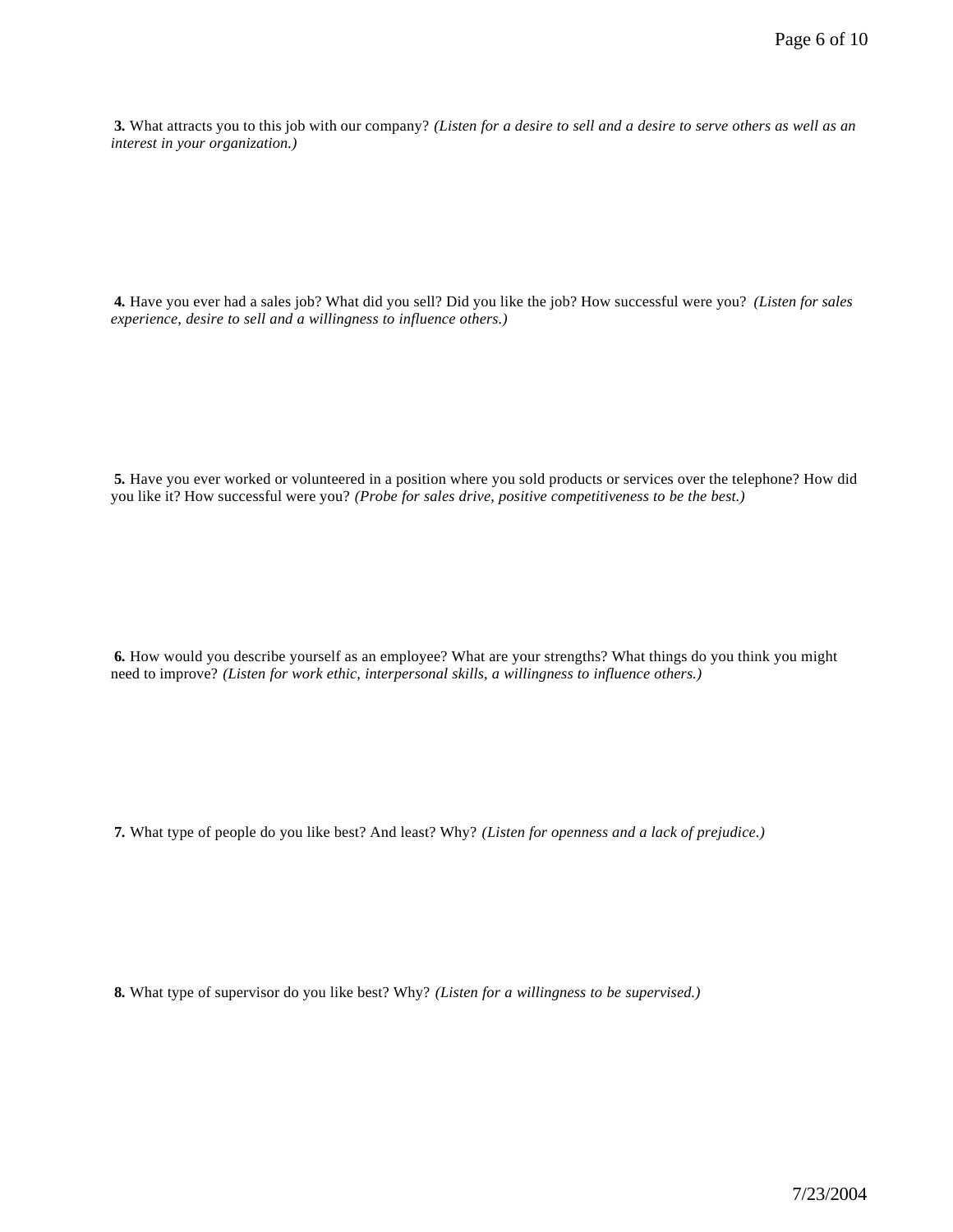**9.** In previous jobs how was your performance measured? What do you think would be a good measure of your performance in this job? *(Listen for a focus on measurable results)* 

**10.** Tell me about a time that someone did a good job of selling something to you over the telephone. Give me examples of what the salesperson did well. *(Listen for sales knowledge, values)*

**11.** Tell me about a time that someone did a poor job of selling something to you over the telephone. Give me examples of what the salesperson did poorly. How could he/she have improved? *(Listen for sales knowledge, values)*

**12.** What do you think is most important in helping a customer decide to buy your product or service? *(Listen for sales knowledge, values, the ability to influence others)*

**13.** What would you do if a customer did not want to buy your product or service? *(Listen for an ability to recover from rejection, flexibility in approach)* 

**14.** Sooner or later, we all have to work with a customer who is unreasonable. What types of behavior would you find most frustrating? How would you respond under such a circumstance? *(Listen for openness, tact and ability to handle difficult people.)*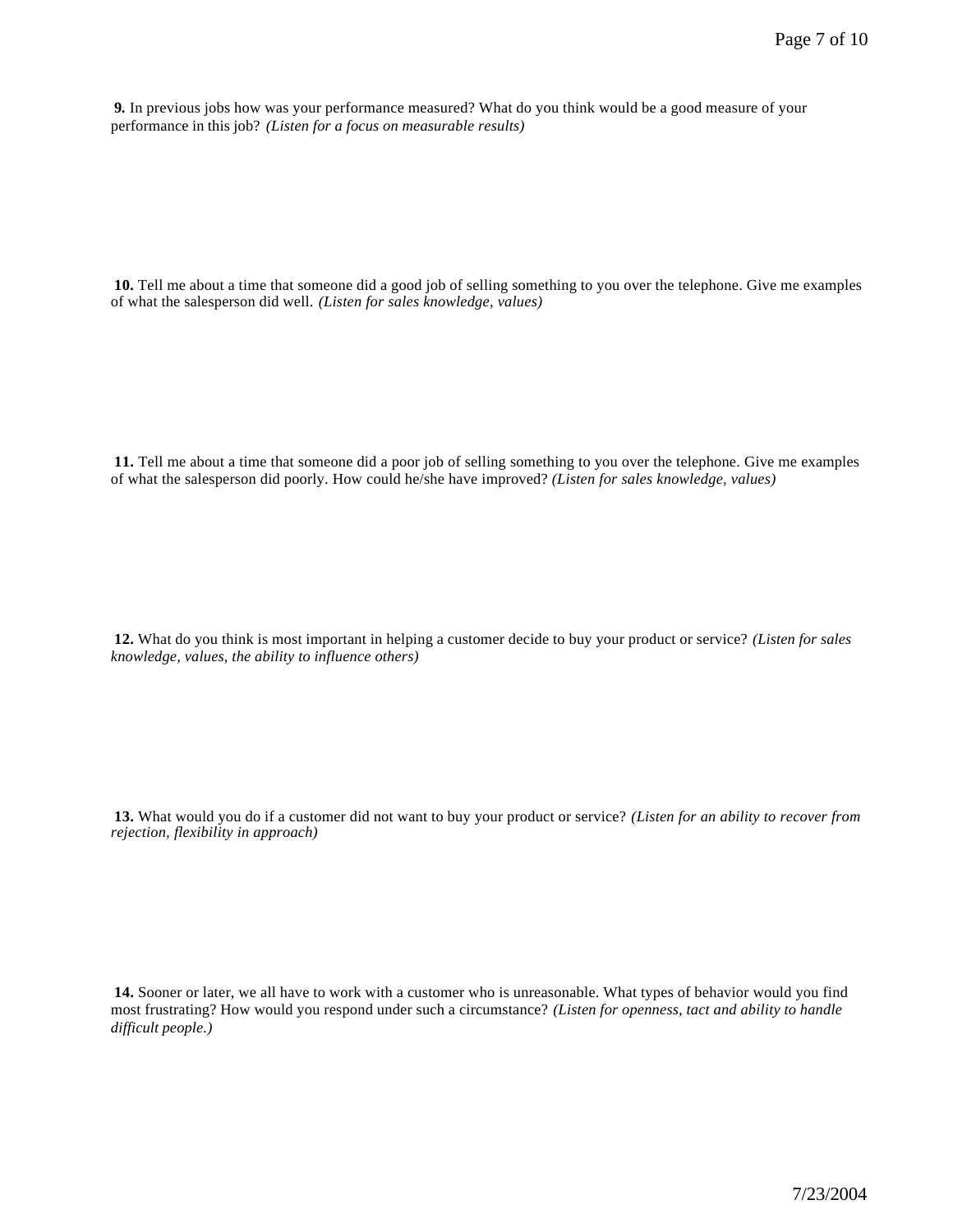**15.** Sooner or later, you will call a customer who feels that your call is an intrusion. How would you respond under such a circumstance? *(Listen for diplomacy, tact, frustration tolerance)*

**16.** From your understanding of the job, what aspects of the job will you like the most? What are some things you might dislike? *(Listen for job knowledge and job fit responses.)*

*If you are still concerned about the Performance Flag areas, here are some additional questions to ask:*

*Low Energy Level:* Describe your preferred pace. In what types of work situations would you like to be more energetic? (Listen for answers that suggest that the candidate can't handle the pace of the job, or can't self-start to get the job done.)

*Low Multi-tasking: (Outbound Only)* What type of work do you like? Do you like variety or consistency? Would you rather focus on one task or do several at the same time? (Listen for a dislike for or an inability to multi-task.)

*Low Assertiveness: (Outbound Only)* In previous sales jobs, how did you overcome customer objections to influence them to buy your product? Please give several specific examples. If you have not had a sales job in the past, please describe other situations in which you persuaded people to do what you wanted them to do. (Listen for how well he is able to control the conversation with a customer. Also, observe his ability to be persuasive with you during the interview.)

*Low Social Comfort:* In your previous jobs, were you required to work with the general public? Have you had any other experience in being social with strangers or casual acquaintances? What do you like and dislike about these situations? (Listen for an interest in and an ability to interact with people in casual encounters.)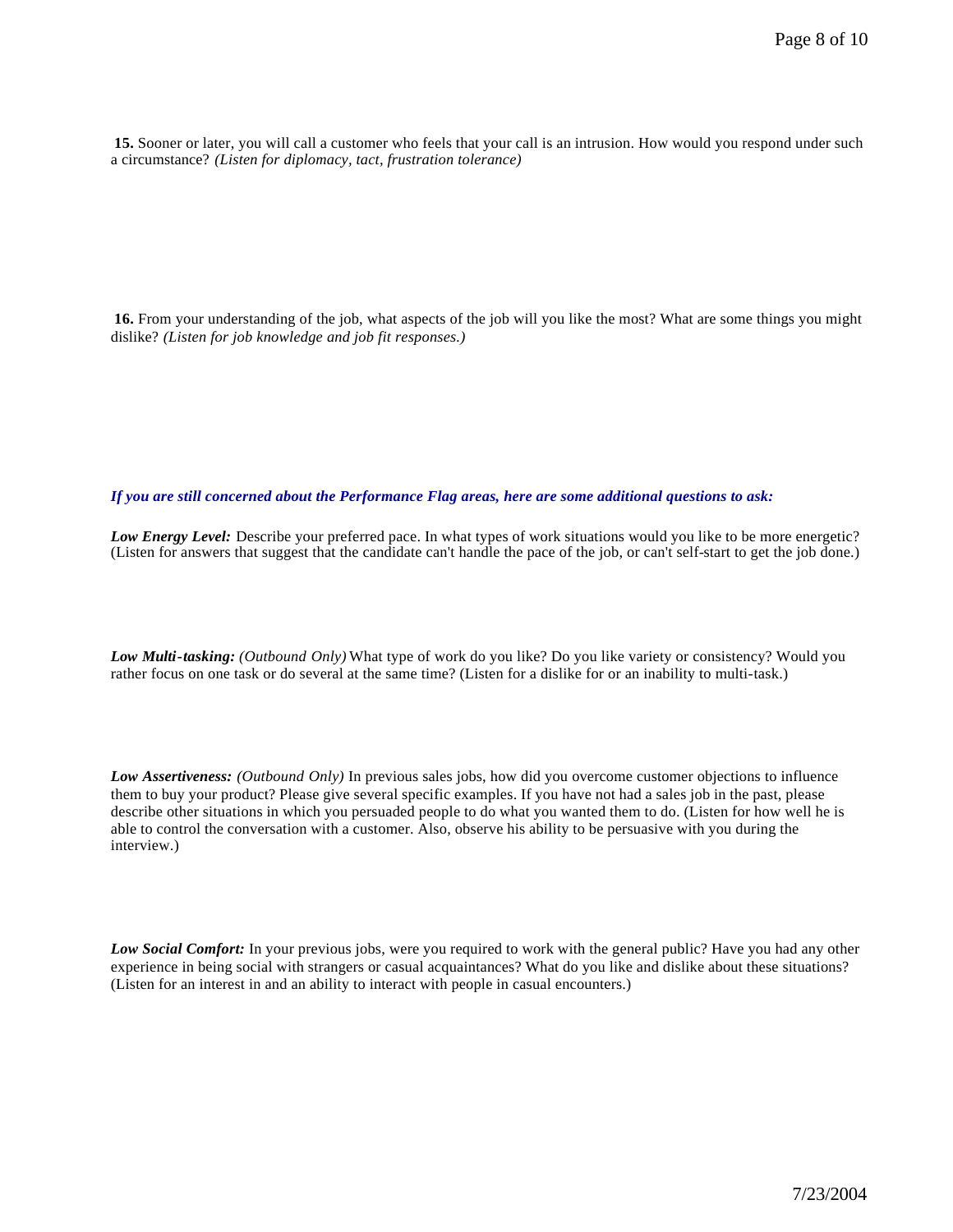### **STEP 4: Conclude the Interview**

Those are all the questions that I have for you. I appreciate the time that you have given to me. Is there anything that you would like to ask me?

#### **STEP 5: Make the Hiring Decision**

- Resist the temptation to hire someone just because you need to fill the job. You are likely to pay for a hiring mistake both in money and time.
- <sup>l</sup> Focus on how well the candidate fits the demands of the job, not how much you like the candidate's personality or how much you have in common with the candidate.
- <sup>l</sup> The selection process is designed as an aid to the well-reasoned judgment of a hiring manager, not a replacement for this judgment. In the end, every hiring decision is a judgment call. Use the tools provided in this process to inform your decision, not make it for you.

*Use the following checklist to guide your decision. Please indicate your recommendation and* 

| write your comments in the appropriate Recommendation box. In addition, write your initials in<br>the Initials column. |                       |                          |                         |  |  |  |
|------------------------------------------------------------------------------------------------------------------------|-----------------------|--------------------------|-------------------------|--|--|--|
| <b>Actions</b>                                                                                                         | <b>Recommendation</b> |                          |                         |  |  |  |
| <b>Review Application</b>                                                                                              | Not Acceptable        | <b>Some Reservations</b> | <b>Consider Further</b> |  |  |  |
| <b>Prescreen (Optional)</b>                                                                                            | Not Acceptable        | <b>Some Reservations</b> | <b>Consider Further</b> |  |  |  |
| <b>Test Candidate &amp; Review the</b><br><b>SELECT Report</b>                                                         | Not Acceptable        | <b>Some Reservations</b> | <b>Consider Further</b> |  |  |  |
| <b>Behavioral Interview</b>                                                                                            | Not Acceptable        | <b>Some Reservations</b> | Acceptable              |  |  |  |
| <b>Reference Checks (Optional)</b>                                                                                     | Not Acceptable        | <b>Some Reservations</b> | Acceptable              |  |  |  |
| <b>Background Check (Optional)</b>                                                                                     | Not Acceptable        | <b>Some Reservations</b> | Acceptable              |  |  |  |
|                                                                                                                        | Do Not Make<br>Offer  | Eligible At Later Date   | Make Offer              |  |  |  |

7/23/2004